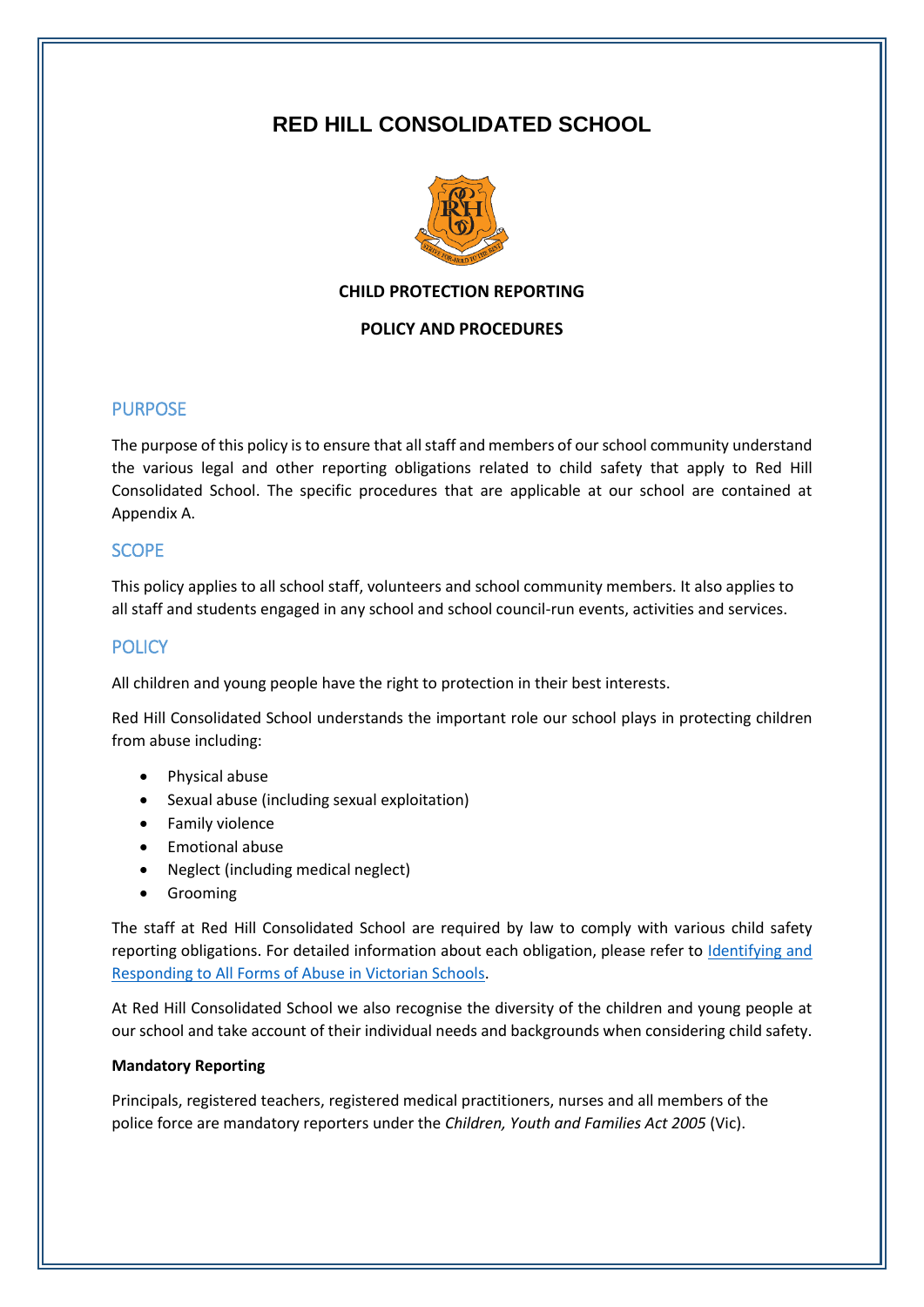All mandatory reporters must make a report to the Department of Health and Human Services (DHHS) Child Protection as soon as practicable if, during the course of carrying out their professional roles and responsibilities, they form a belief on reasonable grounds that:

- a child has suffered, or is likely to suffer, significant harm as a result of physical abuse and/ or sexual abuse, and
- the child's parents have not protected, or are unlikely to protect, the child from harm of that type.

A mandatory reporter who fails to comply with this legal obligation may be committing a criminal offence. It is important for all staff at Red Hill Consolidated School to be aware that they are legally obliged to make a mandatory report on each occasion that they form a reasonable belief that a child is in need of protection and they must make a mandatory report even if the principal does not share their belief that a report is necessary.

At our school, all mandated school staff must undertake the *Mandatory Reporting and Other Obligations eLearning Module* annually.

For more information about Mandatory Reporting see the Department's *School Policy and Advisory Guide*: Child Protection – [Reporting Obligations.](http://www.education.vic.gov.au/school/principals/spag/safety/Pages/childprotectobligation.aspx)

## Child in need of protection

Any person can make a report to DHHS Child Protection (131 278 – 24 hour service) if they believe on reasonable grounds that a child is in need of protection.

The policy of the Department of Education and Training (DET) requires **all staff** who form a reasonable belief that a child is in need of protection to report their concerns to DHHS or Victoria Police, and discuss their concerns with the school leadership team.

For more information about making a report to DHHS Child Protection, see the Department's *School Policy and Advisory Guide*: [Child Protection](http://www.education.vic.gov.au/school/principals/spag/safety/Pages/childprotectreporting.aspx) – Making a Report and [Four Critical Actions for Schools:](https://www.education.vic.gov.au/Documents/about/programs/health/protect/FourCriticalActions_ChildAbuse.pdf)  [Responding to Incidents, Disclosures and Suspicions of Child Abuse.](https://www.education.vic.gov.au/Documents/about/programs/health/protect/FourCriticalActions_ChildAbuse.pdf)

At Red Hill Consolidated School we also encourage all staff to make a referral to Child FIRST when they have significant concern for a child's wellbeing. For more information about making a referral to Child FIRST see the School Policy and Advisory Guide: Child Protection – [Reporting Obligations.](https://www.education.vic.gov.au/school/principals/spag/safety/Pages/childprotectobligation.aspx)

## Reportable Conduct

Our school must notify the Department's Employee Conduct Branch (9637 2594) if we become aware of an allegation of 'reportable conduct'.

There is an allegation of reportable conduct where a person has formed a reasonable belief that there has been:

- a sexual offence (even prior to criminal proceedings commencing), sexual misconduct or physical violence committed against, with or in the presence of a child;
- behaviour causing significant emotional or physical harm to a child;
- significant neglect of a child; or
- misconduct involving any of the above.

The Department, through the Employee Conduct Branch, has a legal obligation to inform the Commission for Children and Young People when an allegation of reportable conduct is made.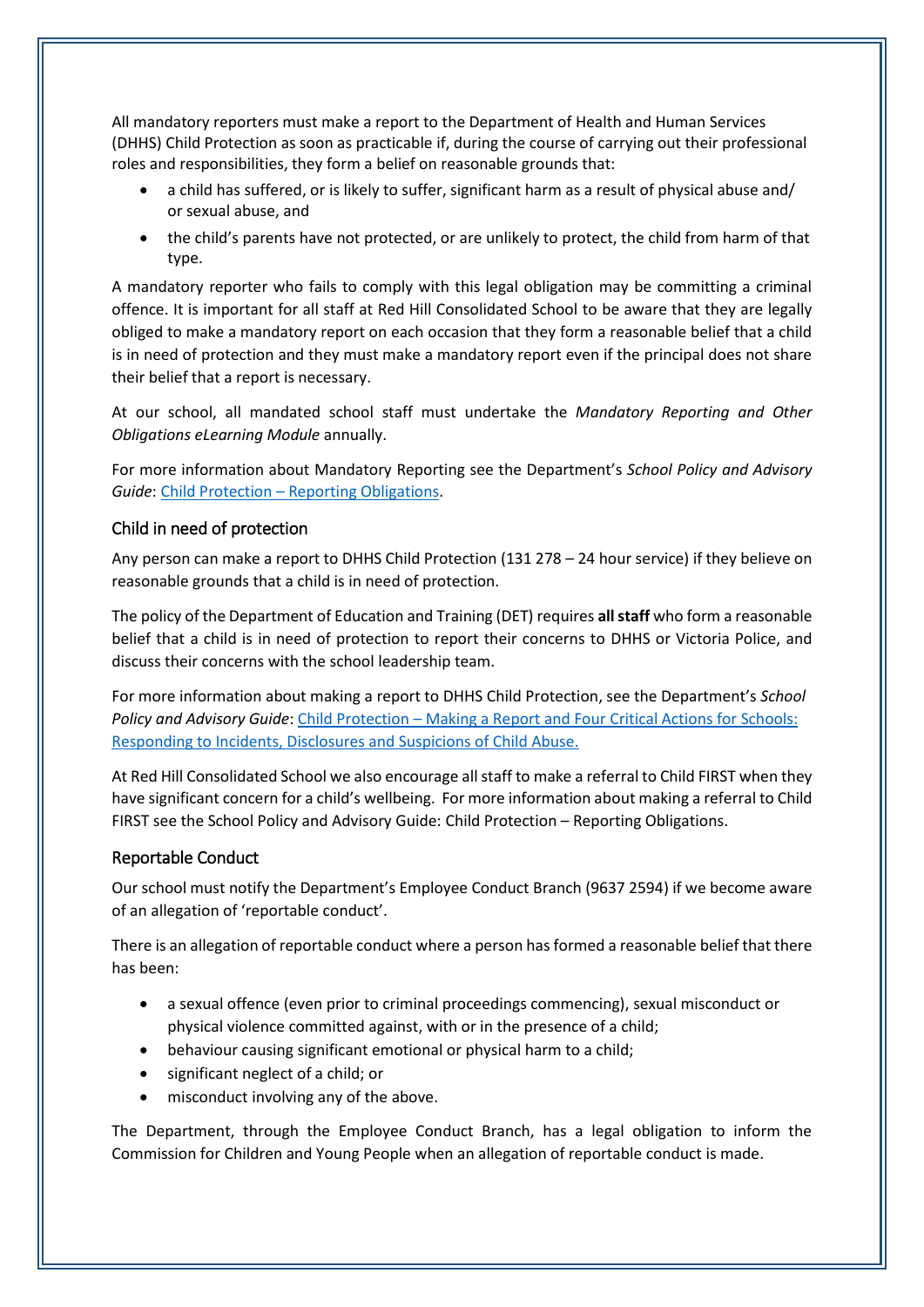Our principal must notify the Department's Employee Conduct Branch of any reportable conduct allegations involving current or former teachers, contractors, volunteers (including parents), allied health staff and school council employees.

If school staff become aware of reportable conduct by any person in the above positions, they should notify the school principal immediately. If the allegation relates to the principal, they should notify the Regional Director.

For more information about Reportable Conduct see the Department's *School Policy and Advisory Guide*[: Reportable Conduct Scheme.](http://www.education.vic.gov.au/school/principals/spag/safety/Pages/reportableconductscheme.aspx)

## Failure to disclose offence

Reporting child sexual abuse is a community-wide responsibility. All adults (ie persons aged 18 years and over), not just professionals who work with children, have a legal obligation to report to Victoria Police, as soon as practicable, where they form a 'reasonable belief' that a sexual offence has been committed by an adult against a child under the age of 16 by another person aged 18 years or over.

Failure to disclose information to Victoria Police (by calling 000 or local police station) as soon as practicable may amount to a criminal offence unless a person has a 'reasonable excuse' or exemption from doing so.

"Reasonable belief" is not the same as having proof. A 'reasonable belief' is formed if a reasonable person in the same position would have formed the belief on the same grounds.

For example, a 'reasonable belief' might be formed when:

- a child states that they have been sexually abused
- a child states that they know someone who has been sexually abused (sometimes the child may be talking about themselves)
- someone who knows a child states that the child has been sexually abused
- professional observations of the child's behaviour or development leads a mandated professional to form a belief that the child has been sexually abused
- signs of sexual abuse leads to a belief that the child has been sexually abused.

"Reasonable excuse" is defined by law and includes:

- fear for the safety of any person including yourself or the potential victim (but not including the alleged perpetrator or an organisation)
- where the information has already been disclosed, for example, through a mandatory report to DHHS Child Protection.

For more information about this reporting obligation, see the Department's *School Policy and Advisory Guide*[: Failure to disclose offence.](http://www.education.vic.gov.au/school/principals/spag/safety/Pages/childprotectobligation.aspx)

## Failure to protect offence

This reporting obligation applies to school staff in a position of authority. This can include principals, assistant principals and campus principals. Any staff member in a position of authority who becomes aware that an adult associated with their school (such as an employee, contractor, volunteer or visitor) poses a risk of sexual abuse to a child under the age of 16 under their care, authority or supervision, must take all reasonable steps to remove or reduce that risk.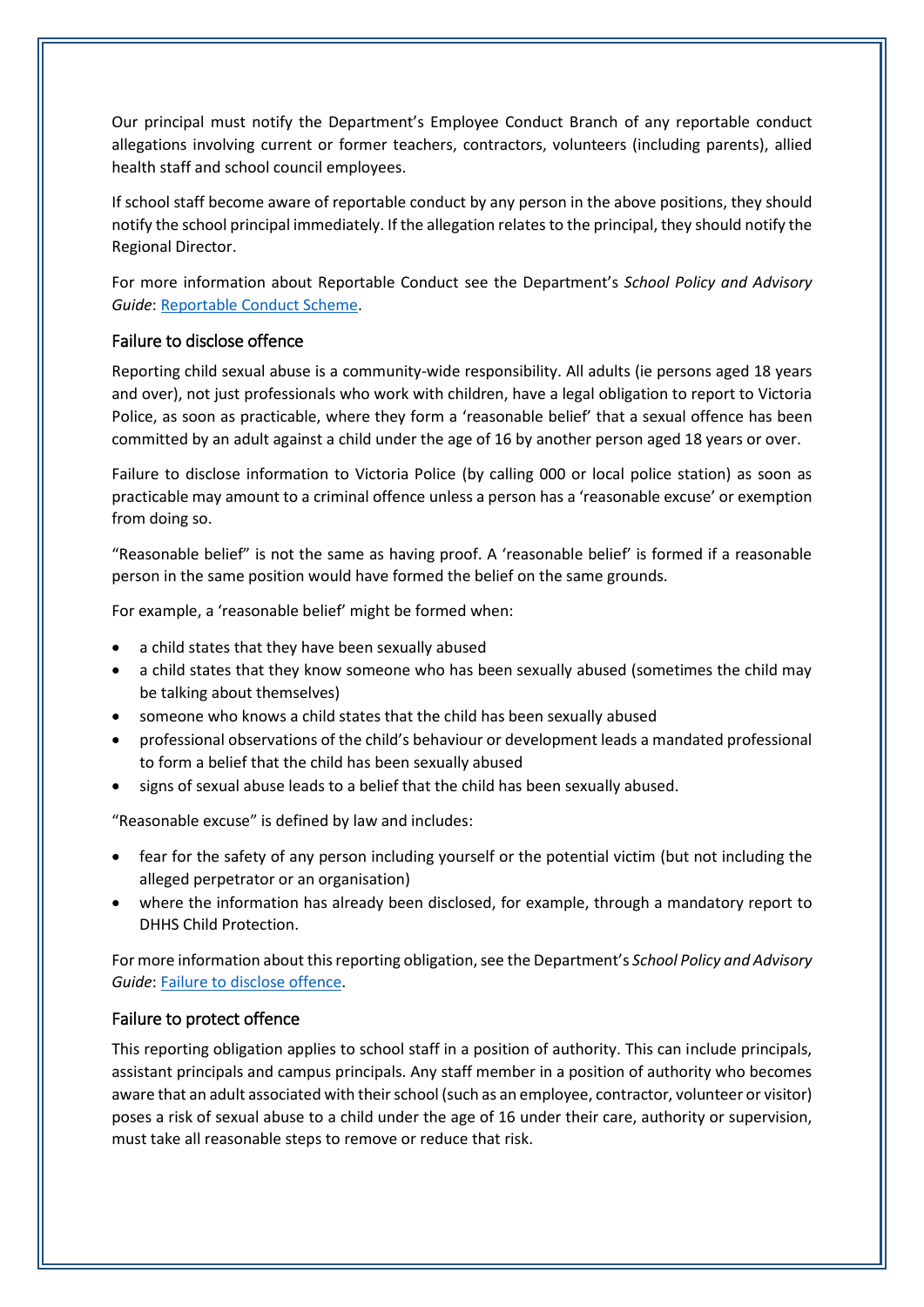This may include removing the adult (ie persons aged 18 years and over) from working with children pending an investigation and reporting your concerns to Victoria Police.

If a school staff member in a position of authority fails to take reasonable steps in these circumstances, this may amount to a criminal offence.

For more information about this reporting obligation, see the Department's *School Policy and Advisory Guide*: [Failure to protect offence.](http://www.education.vic.gov.au/school/principals/spag/safety/Pages/childprotectobligation.aspx)

#### **Grooming**

Grooming is a criminal offence under the *Crimes Act 1958* (Vic). This offence targets predatory conduct undertaken by an adult to prepare a child, under the age of 16, to engage in sexual activity at a later time. Grooming can include communicating and/or attempting to befriend or establish a relationship or other emotional connection with the child or their parent/carer.

For more information about this offence and reporting obligations see: Child Exploitation and [Grooming.](https://www.education.vic.gov.au/school/teachers/health/childprotection/Pages/expolitationgrooming.aspx)

## RELATED POLICIES AND FURTHER INFORMATION

Please also refer to our Statement of Commitment to Child Safety, Child Safety Policy.

## REVIEW CYCLE

This policy was last updated May 2019 and is scheduled for review in 2021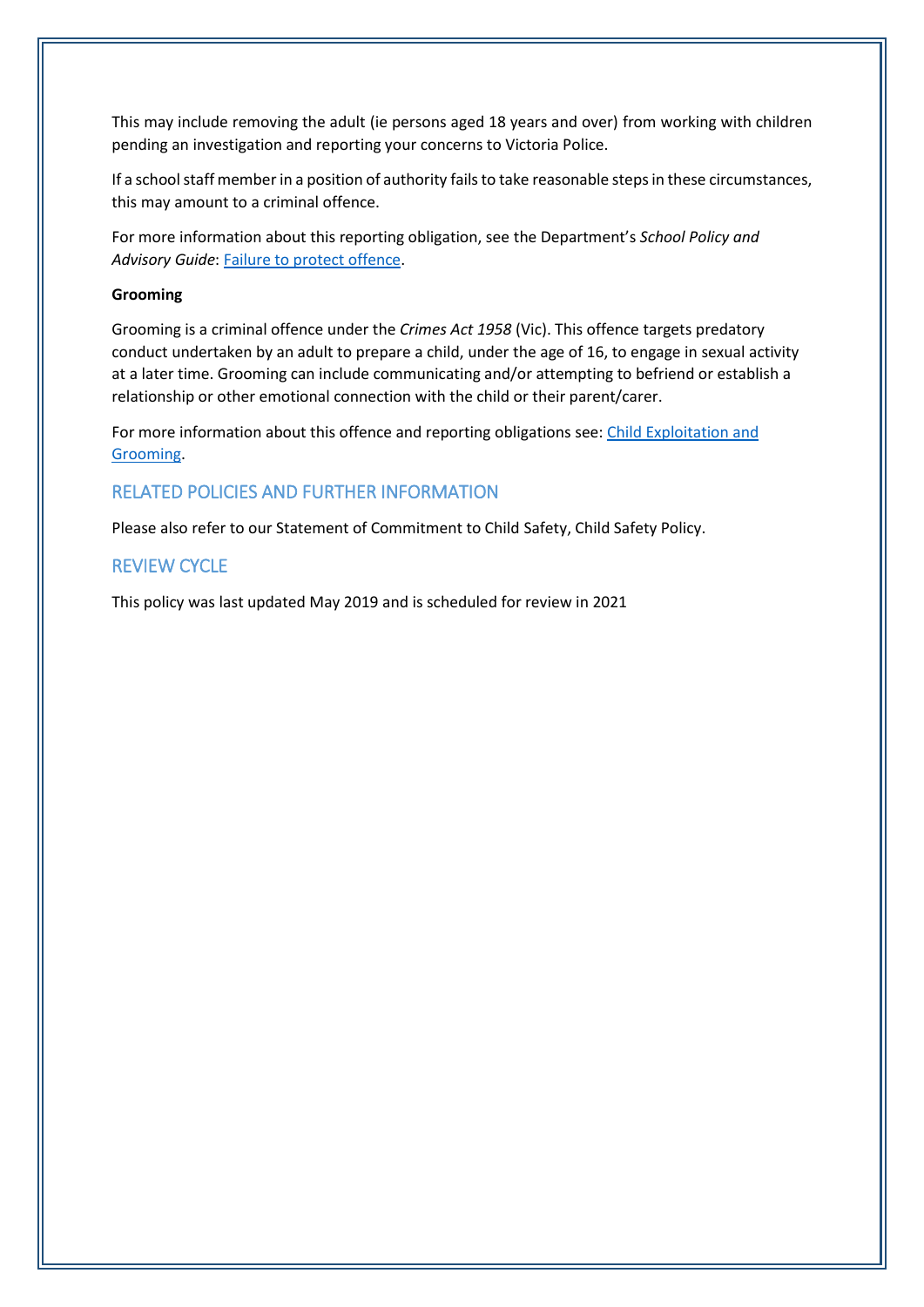# APPENDIX A

# CHILD SAFETY REPORTING PROCEDURES AT RED HILL CONSOLIDATED SCHOOL

#### **For students**

- All students should feel safe to speak to any staff member to raise any concerns about their safety or any other concerns that they have.
- If a student does not know who to approach at Red Hill Consolidated School they should start with a trusted adult at school. This could be their classroom teacher, specialist subject teacher, First Aid Co-ordinator or the Assistant Principal or Principal.
- Protect Posters are displayed in each classroom.

#### **Managing disclosures made by students**

#### *When managing a disclosure you should:*

- listen to the student and allow them to speak
- stay calm and use a neutral tone with no urgency and where possible use the child's language and vocabulary (you do not want to frighten the child or interrupt the child)
- be gentle, patient and non-judgmental throughout
- highlight to the student it was important for them to tell you about what has happened
- assure them that they are not to blame for what has occurred
- do not ask leading questions, for example gently ask, "What happened next?" rather than "Why?"
- be patient and allow the child to talk at their own pace and in their own words
- do not pressure the child into telling you more than they want to, they will be asked a lot of questions by other professionals and it is important not to force them to retell what has occurred multiple times
- reassure the child that you believe them and that disclosing the matter was important for them to do
- use verbal facilitators such as, "I see", restate the child's previous statement, and use nonsuggestive words of encouragement, designed to keep the child talking in an open-ended way ("what happened next?")
- tell the child in age appropriate language you are required to report to the relevant authority to help stop the abuse, and explain the role of these authorities if appropriate (for a young child this may be as simple as saying "I will need to talk to people to work out what to do next to help you").

#### *When managing a disclosure you should AVOID:*

- displaying expressions of panic or shock
- asking questions that are investigative and potentially invasive (this may make the child feel uncomfortable and may cause the child to withdraw)
- going over the information repeatedly (you are only gathering information to help you form a belief on reasonable grounds that you need to make a report to the relevant authority)
- making any comments that would lead the student to believe that what has happened is their fault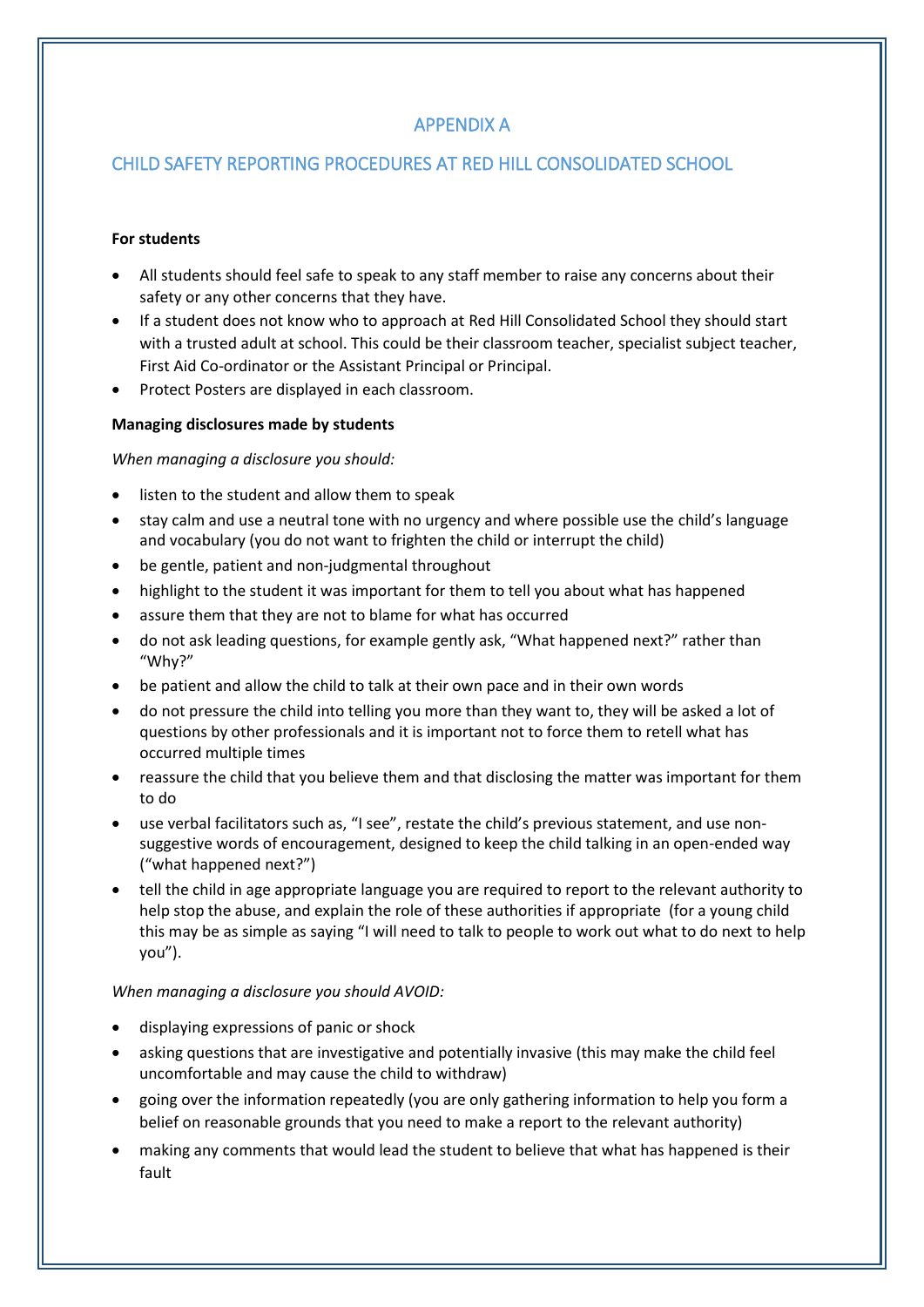making promises to the child about what will occur next or that things will be different given the process can be unpredictable and different for each child depending on their circumstances (instead reassure them that you and others will do your best to help).

#### **General procedures**

Our school will follow the *[Four Critical Actions for Schools: Responding to Incidents, Disclosures and](https://www.education.vic.gov.au/Documents/about/programs/health/protect/FourCriticalActions_ChildAbuse.pdf)  [Suspicions of Child Abuse](https://www.education.vic.gov.au/Documents/about/programs/health/protect/FourCriticalActions_ChildAbuse.pdf)* (Four Critical Actions) when responding to incidents, disclosures and suspicions of child abuse.

All staff at our school who believe that a child is in need of protection, even if it doesn't meet the threshold required for mandatory reporting or the staff member is not a mandatory reporter, should in the first instance, speak to the assistant principal or should make the required reports to DHHS Child Protection and/or Victoria Police as necessary.

At our school, the assistant principal will be responsible for monitoring overall school compliance with this procedure.

Nothing in this procedure prevents a staff member or any other person from reporting to the relevant authorities if they form a reasonable belief that a child is at risk of abuse.

#### **Reporting suspicions, disclosures or incidents of child abuse**

#### *Responsibilities of all school staff*

If a school staff member reasonably suspects or witnesses an incident of child abuse or receives a disclosure of child abuse, they must:

- If a child is at immediate risk of harm, separate alleged victims and others involved, administer first aid and call 000.
- Speak to to Gus Wettenhall (Assistant Principal) as soon as possible, who will follow the Four [Critical Actions.](https://www.education.vic.gov.au/Documents/about/programs/health/protect/FourCriticalActions_ChildAbuse.pdf)
- Make detailed notes of the incident or disclosure using the [Responding to Suspected Child](https://www.education.vic.gov.au/Documents/about/programs/health/protect/PROTECT_Schoolstemplate.pdf)  [Abuse: Template](https://www.education.vic.gov.au/Documents/about/programs/health/protect/PROTECT_Schoolstemplate.pdf) and ensure that those notes are kept and stored securely in a locked office filing cabinet.
- If the staff member is a mandatory reporter and reasonably believes that a student has suffered physical and/or sexual abuse from which the child's parents have not protected the child, they must make a report to DHHS Child Protection.
- If the staff member has formed a 'reasonable belief' that a sexual offence has been against a child, they must make a report to Victoria Police.

In circumstances where a member of the leadership team disagrees that a report needs to be made, but the staff member has formed a 'reasonable belief' that the child is in need of protection and/or has been the victim of sexual abuse, the staff member must still contact DHHS Child Protection and/or Victoria Police to make the report.

*Responsibilities of Gus Wettenhall (Assistant Principal) to manage and/or report incidents, suspicions or disclosures to Child Protection or Victoria Police, e.g. Principal/Leadership Team Member/Wellbeing Staff]*

The Assistant Principal is responsible for promptly managing the school's response to an incident, suspicion or disclosure of child abuse, and ensuring that the incident, suspicion or disclosure is taken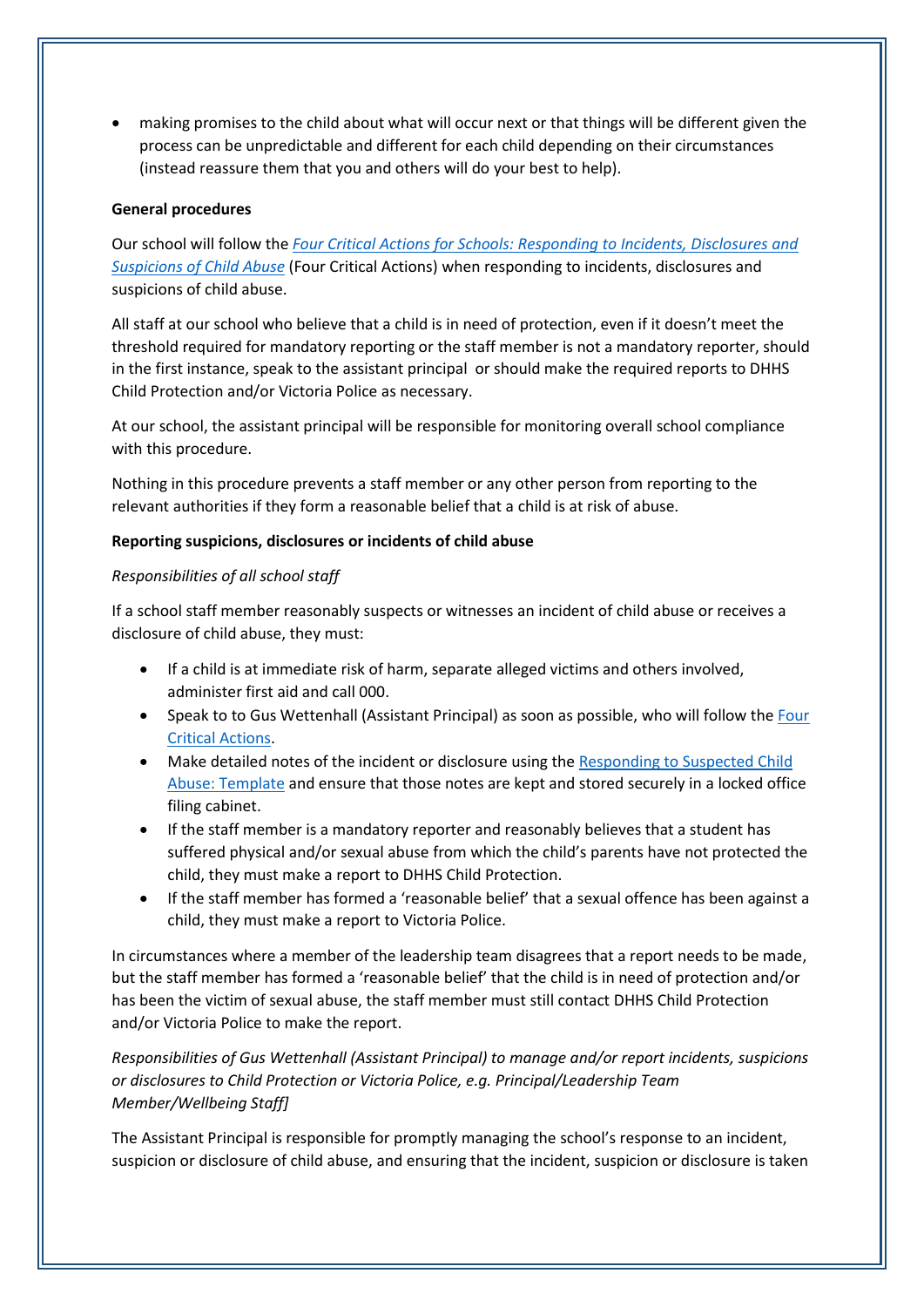seriously. The assistant principal is also responsible for responding appropriately to a child who makes or is affected by an allegation of child abuse.

If the assistant principal receives a report from a school staff member or member of the school community of a suspicion, disclosure or incident of child abuse, they must:

- Follow th[e Four Critical Actions](https://www.education.vic.gov.au/Documents/about/programs/health/protect/FourCriticalActions_ChildAbuse.pdf) as soon as possible, including:
	- o Responding to an emergency
	- o Reporting to authorities/referring to services
	- o Contacting parents/carers and
	- o Providing ongoing support.
- Make detailed notes of the incident or disclosure, including actions taken using the [Responding to Suspected Child Abuse: Template\]](https://www.education.vic.gov.au/Documents/about/programs/health/protect/PROTECT_Schoolstemplate.pdf) and ensure that those notes are kept and stored securely in locked office filing cabinet. They are also responsible for ensuring that any staff member who reported the incident, disclosure or suspicion to them also makes and keeps notes of the incident.
- At to Red Hill Consolidated School, the assistant principal will be responsible for ensuring that there is a prompt response to the disclosure and that the child is appropriately supported.

If the principal/other nominated staff member responsible above is unavailable, Clare Morfett to take on the role and responsibilities described in this section.

#### **Duty of care and ongoing support for students**

Fulfilling the requirements in this procedure does not displace or discharge any other obligations that arise if a person reasonably believes that a child is at risk of abuse.

All staff have a duty of care to take reasonable steps to prevent reasonably foreseeable harm to students. All staff must ensure that assistant principal or other appropriate staff member is aware of any incidents, suspicions or disclosures of child abuse as soon as possible after they occur. This will allow appropriate supports to be put in place for the student affected.

#### **For school visitors, volunteers and school community members**

All community members aged 18 years or over should be aware of their legal obligations – see *Failure to disclose offence* above, in this Policy.

Any person can make a report to DHHS Child Protection if they believe on reasonable grounds that a child is in need of protection. For contact details see the Four Critical Actions [https://www.education.vic.gov.au/Documents/about/programs/health/protect/FourCriticalActions\\_](https://www.education.vic.gov.au/Documents/about/programs/health/protect/FourCriticalActions_ChildAbuse.pdf) [ChildAbuse.pdf](https://www.education.vic.gov.au/Documents/about/programs/health/protect/FourCriticalActions_ChildAbuse.pdf)

There is no requirement for community members to inform the school if they are making a disclosure to DHHS Child Protection or the Victoria Police. However, where a community member is concerned about the safety of a child or children at the school, and where disclosure of that concern will not compromise any potential police investigation, the community member should report this concern to the principal so that appropriate steps to support the student can be taken.